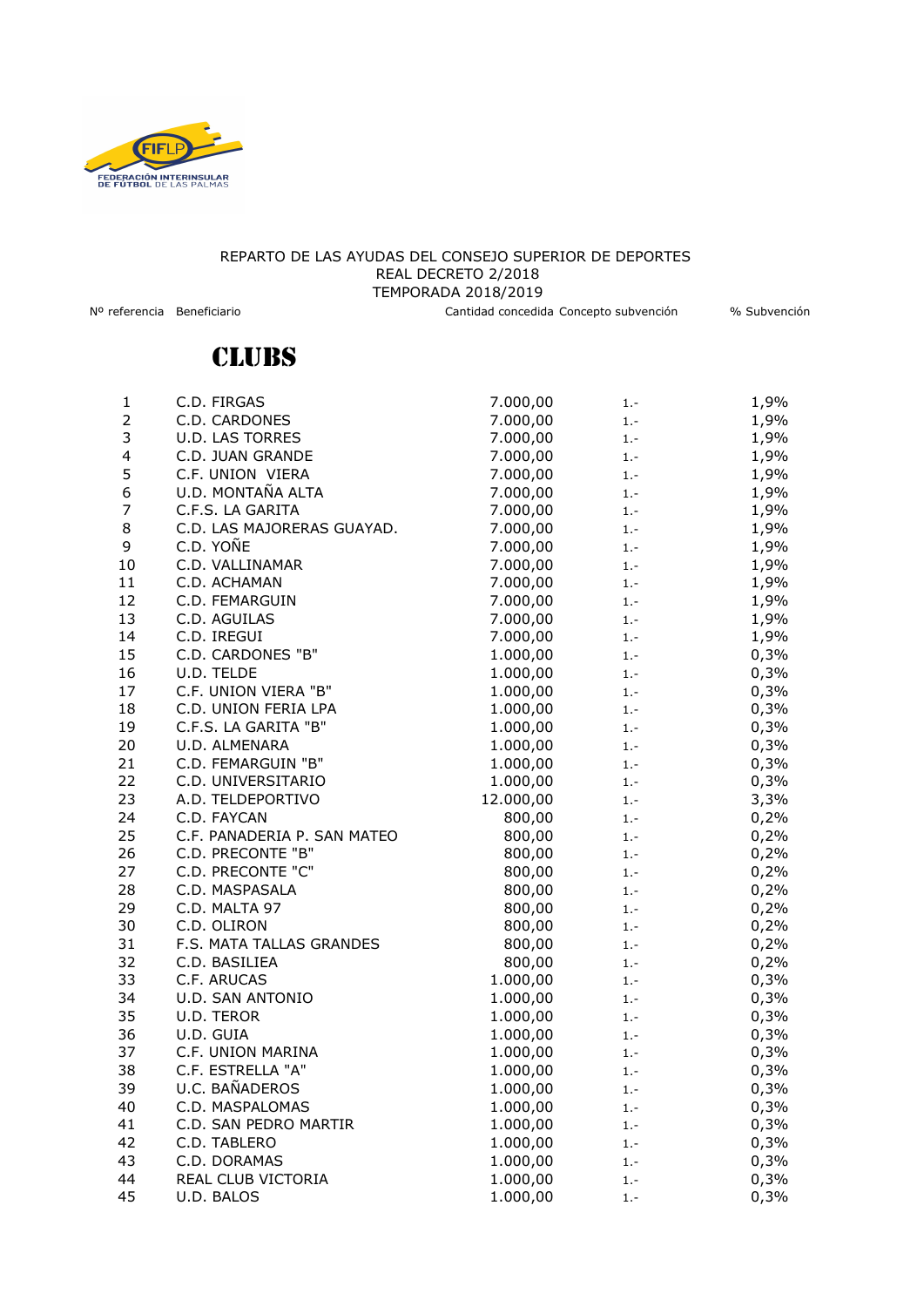| 46  | C.D. BECERRIL                | 1.000,00 | $1. -$ | 0,3% |
|-----|------------------------------|----------|--------|------|
| 47  | C.F. HARIA                   | 1.000,00 | $1. -$ | 0,3% |
| 48  | U.D. GRAN TARAJAL SOC. T.    | 1.000,00 | $1. -$ | 0,3% |
| 49  | REAL SPORTING SAN JOSE       | 800,00   | $1. -$ | 0,2% |
| 50  | C.D. SAN ISIDRO              | 800,00   | $1. -$ | 0,2% |
| 51  | C.D. FIRGAS                  | 800,00   | $1. -$ | 0,2% |
| 52  | C.D. CARDONES                | 800,00   | $1. -$ | 0,2% |
| 53  | C.F. CASTILLO                | 800,00   | $1. -$ | 0,2% |
| 54  | C.F. UNION CARRIZAL          | 800,00   | $1. -$ | 0,2% |
| 55  | U.D. MOYA                    | 800,00   | $1. -$ | 0,2% |
|     |                              |          |        |      |
| 56  | C.D. GOLETA LABRANTES        | 800,00   | $1. -$ | 0,2% |
| 57  | U.D. SAN NICOLAS             | 800,00   | $1. -$ | 0,2% |
| 58  | U.D. VALSEQUILLO             | 800,00   | $1. -$ | 0,2% |
| 59  | C.F. ESTRELLA "B"            | 800,00   | $1. -$ | 0,2% |
| 60  | U.D. TELDE                   | 800,00   | $1 -$  | 0,2% |
| 61  | C.D. INGENIO                 | 800,00   | $1. -$ | 0,2% |
| 62  | U.D. VILLA SANTA BRIGIDA ATC | 800,00   | $1. -$ | 0,2% |
| 63  | C.D. OJOS DE GARZA           | 800,00   | $1. -$ | 0,2% |
| 64  | C.D. JUAN GRANDE             | 800,00   | $1. -$ | 0,2% |
| 65  | C.D. ARGUINEGUIN             | 800,00   | $1. -$ | 0,2% |
| 66  | C.D. LAS LONGUERAS           | 800,00   | $1. -$ | 0,2% |
| 67  | C.D. CERRUDA                 | 800,00   | $1. -$ | 0,2% |
| 68  | U.J. COSTA AYALA             | 800,00   | $1. -$ | 0,2% |
| 69  | F.C. GUANARTEME              | 800,00   | $1. -$ | 0,2% |
| 70  | <b>U.D. MUELLE GRANDE</b>    | 800,00   |        |      |
|     |                              |          | $1. -$ | 0,2% |
| 71  | C.D. PASEO C. VECINDARIO     | 800,00   | $1. -$ | 0,2% |
| 72  | C.D. FUTBOLTEC               | 800,00   | $1. -$ | 0,2% |
| 73  | C.D. CRUZ BARRIAL            | 800,00   | $1. -$ | 0,2% |
| 74  | C.D. ARRECIFE                | 800,00   | $1. -$ | 0,2% |
| 75  | C.D. TEGUISE                 | 800,00   | $1. -$ | 0,2% |
| 76  | U.D. LANZAROTE "B"           | 800,00   | $1. -$ | 0,2% |
| 77  | C.D. TAHICHE                 | 800,00   | $1. -$ | 0,2% |
| 78  | C.F. SPORTING TIAS           | 800,00   | $1. -$ | 0,2% |
| 79  | C.F. ALTAVISTA               | 800,00   | $1. -$ | 0,2% |
| 80  | C.D. SAN BARTOLOME           | 800,00   | $1. -$ | 0,2% |
| 81  | U.D. TINAJO                  | 800,00   | $1. -$ | 0,2% |
| 82  | F.C. PUERTO DEL CARMEN       | 800,00   | $1. -$ | 0,2% |
| 83  | C.D. TITE                    | 800,00   | $1. -$ | 0,2% |
| 84  | C.D. FUTBOL PDC 2016         | 800,00   | $1. -$ | 0,2% |
| 85  | C.D. HERBANIA                | 800,00   | $1 -$  | 0,2% |
| 86  | U.D. JANDIA                  | 800,00   | $1. -$ | 0,2% |
| 87  | U.D. TARAJALEJO              | 800,00   | $1. -$ |      |
|     |                              |          |        | 0,2% |
| 88  | S.D. VILLAVERDE NORTE        | 800,00   | $1. -$ | 0,2% |
| 89  | C.D. LA LAJITA               | 800,00   | $1. -$ | 0,2% |
| 90  | U.D. PLAYAS SOTAVENTO        | 800,00   | $1. -$ | 0,2% |
| 91  | C.D. CHILEGUA VALLE LA PARED | 800,00   | $1. -$ | 0,2% |
| 92  | C.D. 35600                   | 800,00   | $1. -$ | 0,2% |
| 93  | C.D. BREÑAMEN                | 800,00   | $1. -$ | 0,2% |
| 94  | C.F. AGUIMES                 | 800,00   | $1. -$ | 0,2% |
| 95  | U.D. ATALAYA                 | 800,00   | $1. -$ | 0,2% |
| 96  | C.D. CERCADOS ESPINO         | 800,00   | $1. -$ | 0,2% |
| 97  | C.D. CALERO VITAL-DENT       | 800,00   | $1. -$ | 0,2% |
| 98  | C.F. JOVERO LAS ROSAS        | 800,00   | $1. -$ | 0,2% |
| 99  | C.F. CASA PASTORES           | 800,00   | $1. -$ | 0,2% |
| 100 | C.D. LAS MAJORERAS GUAYAD.   | 800,00   | $1. -$ | 0,2% |
| 101 | C.D. NEW ATHLETIC            | 800,00   | $1. -$ | 0,2% |
| 102 | U.D. TASARTE SAN CLEMENTE    | 800,00   | $1. -$ | 0,2% |
| 103 | C.D. FRAFEL                  | 800,00   | $1. -$ | 0,2% |
| 104 | C.D. STREET CANARIAS         | 800,00   |        |      |
|     |                              |          | $1. -$ | 0,2% |
| 105 | C.D. GALDARCLUBS KONICA M.   | 800,00   | $1. -$ | 0,2% |
| 106 | GENERABET-INTERCANARIAS      | 500,00   | $1. -$ | 0,1% |
| 107 | C.D. BARRIO ATLANTICO        | 500,00   | $1. -$ | 0,1% |